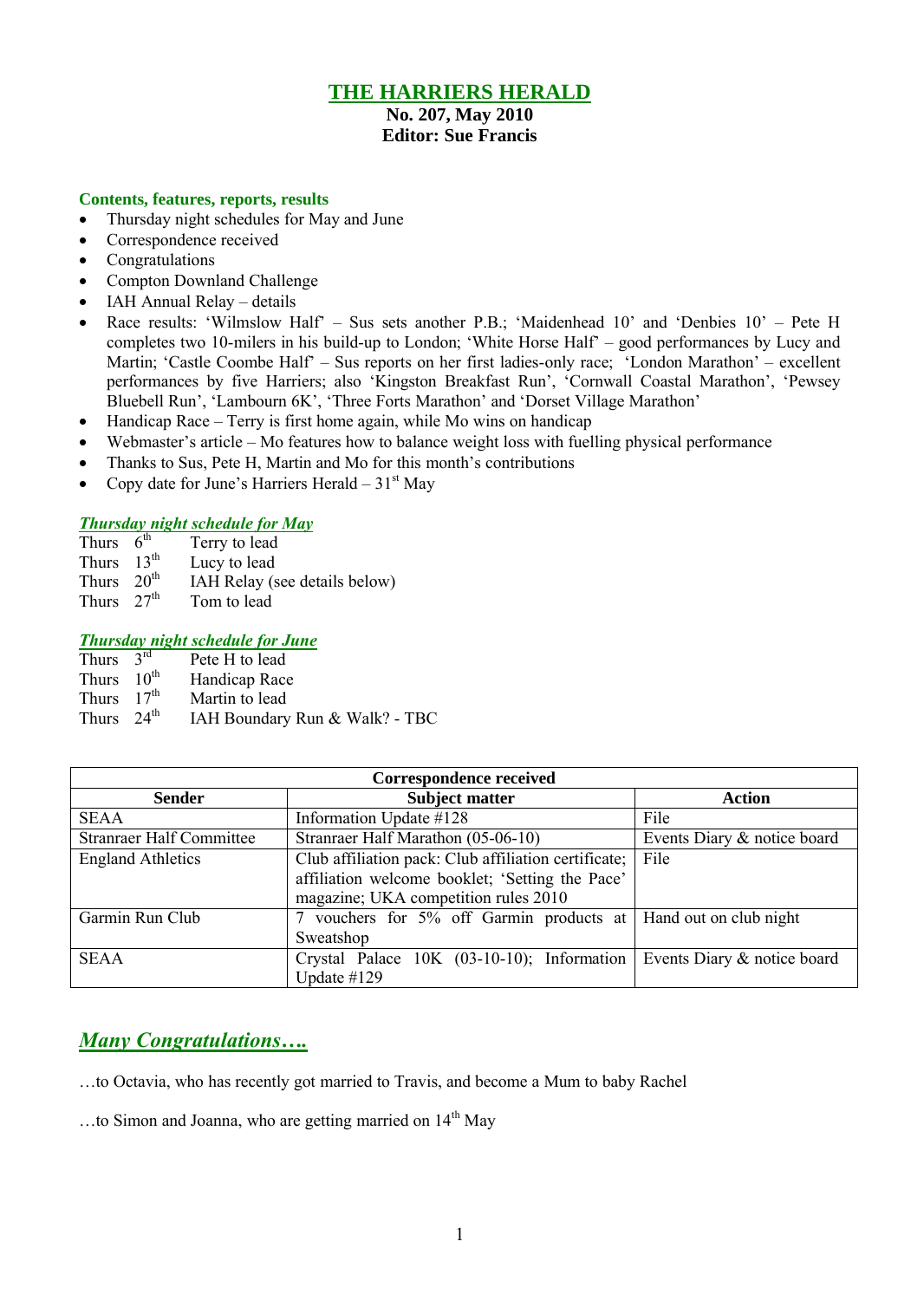# *Compton Downland Challenge – Saturday 3 rd April*

The Compton Challenge races were once again a great success. This year, we exceeded everyone's expectations. Competitors were full of praise for the event, and the club can be proud of what was achieved. Full results can be found on our club website.

### *IAH Annual Relay 2010* **Sue**

The Institute's annual Relay takes place on the evening of Thursday 20<sup>th</sup> May, and there is no 'normal' club run scheduled for that day. Please note that the relay starts at 5:30 pm.

Several Harriers have taken part in this event many / a few times before and are part of well-established teams that enter each year. For those who are new to the Harriers, I thought I'd just tell you a bit more about the Relay and encourage you to form a team and take part.

The Relay is an event for people of all abilities, organised by me (with the help of other Harriers) and supported by IAH Rec. Soc., who man the barbecue and give a Pickled Pig drink voucher to all competitors and helpers. Teams of four run around a lap which includes both road and tracks (each stage 1.6 miles, or 2530 metres – ask me for map & route description) starting and finishing in Compton cricket field.

It is open to employees on the Institute site and to members of Rec. Soc.-affiliated Clubs like Compton Harriers (however, up to two team members may be relatives, friends or other guests, should you be struggling to make up a team). Some Harriers like me and Kirsty who work at IAH, form a team with our colleagues. Others form Harrier-based teams like Martin's 'Old Boys', Pete Humphreys' 'Four Musketeers' and Pete Oliphant's 'Hippos'. The idea is just to encourage lots of people to take part – whatever their ability. The start is handicapped so all teams should have a similar chance of winning, and there is a trophy for the winning team. Competition can be hot at the 'sharp end', but it's also a fun social event (for some IAH employees, this is the only time they run each year), and is accompanied by a barbecue and bar, open to competitors' families too.

Eight teams have entered so far. Please let me know if you'd like to form a team or would like more information.

## *Race reports and results*

### *Wilmslow Half Marathon 28th March* **Sus**

The Asics Wilmslow half marathon had been chosen to stage the English Half Marathon Championships and was also a trial for elite English athletes trying to gain entry for the World Half Marathon Championships. As a major championship race, the entry list was packed with talent, with the top runners chasing national titles. Despite a 3 hour-plus drive I was keen to give it a go also to see all these fast runners. However, for obvious reasons, I never did see them in action, and despite some very official-looking men in red jackets it was like any other well organized race.

After checking out the finish (as Dick recommends) I put on my best shoes – pulled up my socks and I was ready to go. The route is slightly undulating with the  $1<sup>st</sup>$  half easier than the  $2<sup>nd</sup>$  half. The miles clicked by and I kept working hard, the wind was in my favor in the second half and the many supporters sometimes shouted my name which, for a split second, meant I forgot the pain. Upon reaching miles 12 we met a little hill, the same size as one of our "bumps", and I had just heard the supporters shouting my name. For some reason the man in front of me stopped, turned around and started to applaud me, and cheer me on "*work with your arms up the hill, keep going*" he shouted. I expected him to follow me, but he didn't – I never saw him again and I will never understand why he wanted to mess up his own race to help me. Maybe he felt weak and did not want to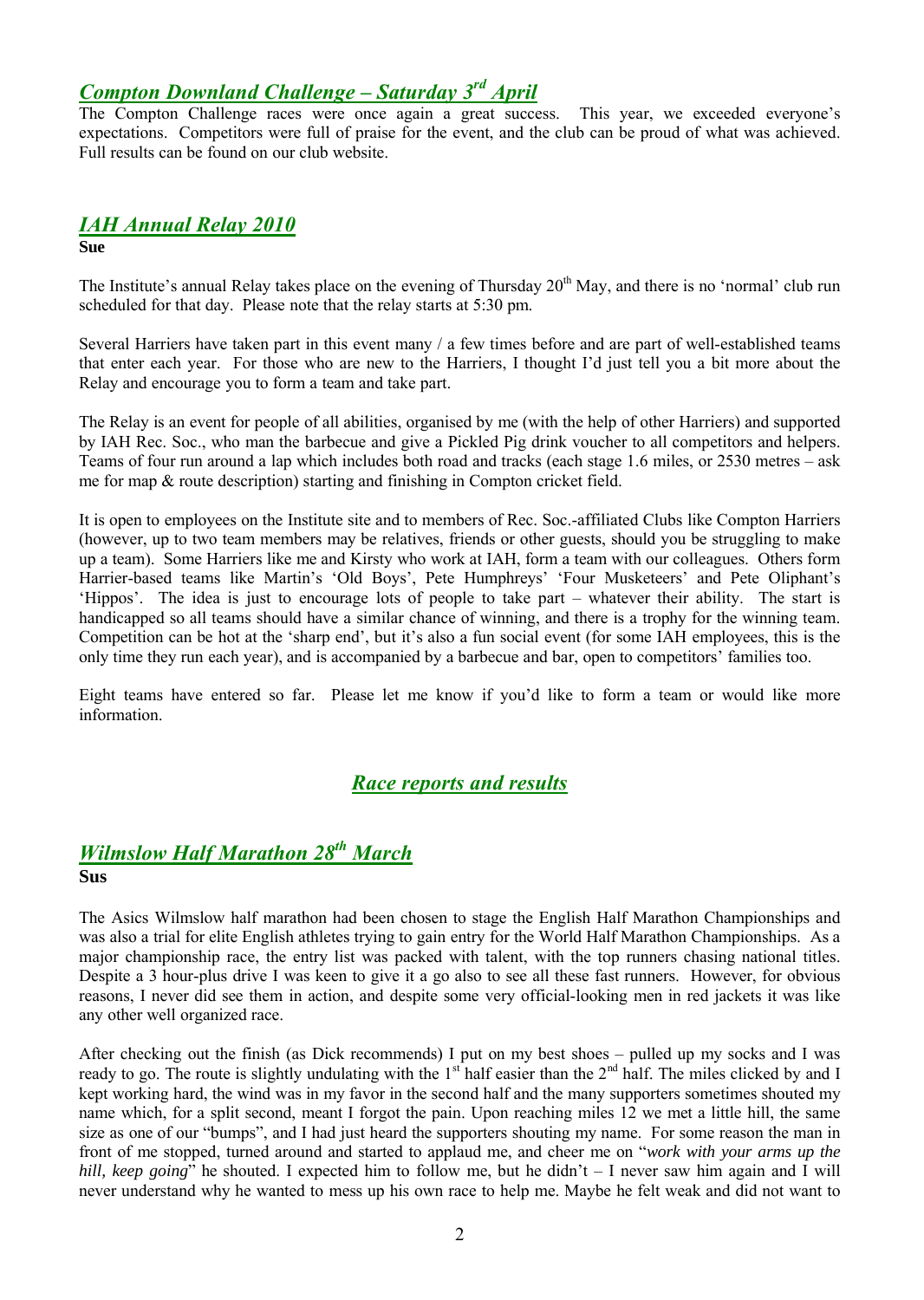be overtaken by a lady - men are sometimes strange. However there is that small possibility that he was just kind.

The end was near and with the very last strength left in me I crossed the finish line and threw myself on the grass. When I got back to life I was told that I was  $3<sup>rd</sup>$  LV40, I also realized a PB was thrown in for good measure. So I was a very happy bunny when I started on my long journey home.

One week later I received an e-mail from the organizer, saying the lady shown as  $2<sup>nd</sup>$  LV40 had passed her number to another younger lady and so wasn't eligible for a prize. So I was now 2<sup>nd</sup> lady in my age group, so if I wait a few more weeks I might even win the race!

| Andi Jones             | 1:04:45 |
|------------------------|---------|
| Michell Ross-Cope      | 1:12:01 |
| Sus                    | 1:28:20 |
| 3690 finished the race |         |

## *Maidenhead 10 (M or K?), 2 nd April* **Pete H**

Continuing my series of how not to prepare for races – you'll recall last month my eve of race pub crawl – the Maidenhead 10 joins the ranks. Being undecided as to whether to run I left it until 4 days before the race to enter. The flyer I picked up at a previous event said entries had closed but undaunted I went online and received an acceptance on the Runners World website.

The day before the race I spent some 6 hours walking around the Ideal Home Show and if my legs weren't tired enough I decided to do a training run when I got home. Finch Coasters have different venues for summer and winter runs on a Thursday, the former being for cross country and the latter takes advantage of street-lit routes. Being as I rarely run with them on a Thursday, I assumed as the clocks had gone forward it would be the summer venue. Wrong! As the start points are some four miles apart I decided to run by myself. I opted for a four mile run at my intended 10k pace for the following day. A nice scenic route around the lake in California Country Park vindicated my choice of route.

Next morning, Good Friday, I set off for the race taking longer than planned to get there as one of the back roads I intended to use was closed. Nevertheless, I had 20 minutes to collect my race number and visit the facilities. It wasn't until I looked at my photo on the website afterwards that I realised I was wearing a distinctive number – 1,000.

I bumped into a friend warming up and mentioned that this would be my first 10k in many years. "You mean 10 miles" she replied. Ah! Best to find out these things now rather than sprinting at the 6 mile point and asking what has happened to the finish line. I consoled myself with the thought that the longer distance would be better for my marathon training.

The first three miles were uninspiring as we looped around a business park. After 3.5 miles I saw the backmarker running the other way 1.5 miles behind me. The bulk of the next 7 miles was run on quite country lanes with a couple of short off-road sections. The last mile was notable for a strong headwind which contrasted with the calmer conditions earlier on a generally flat course.

My time of 1:12:23 was better than I expected, I placed  $332<sup>nd</sup>$  out of 1,055 finishers. The winner came in at 51:17.

The race was the  $57<sup>th</sup>$  staging and had more marshals per mile than any other race I can remember. The only downside was that it took 20 minutes to get out of the car park due to there being only one access road to the site.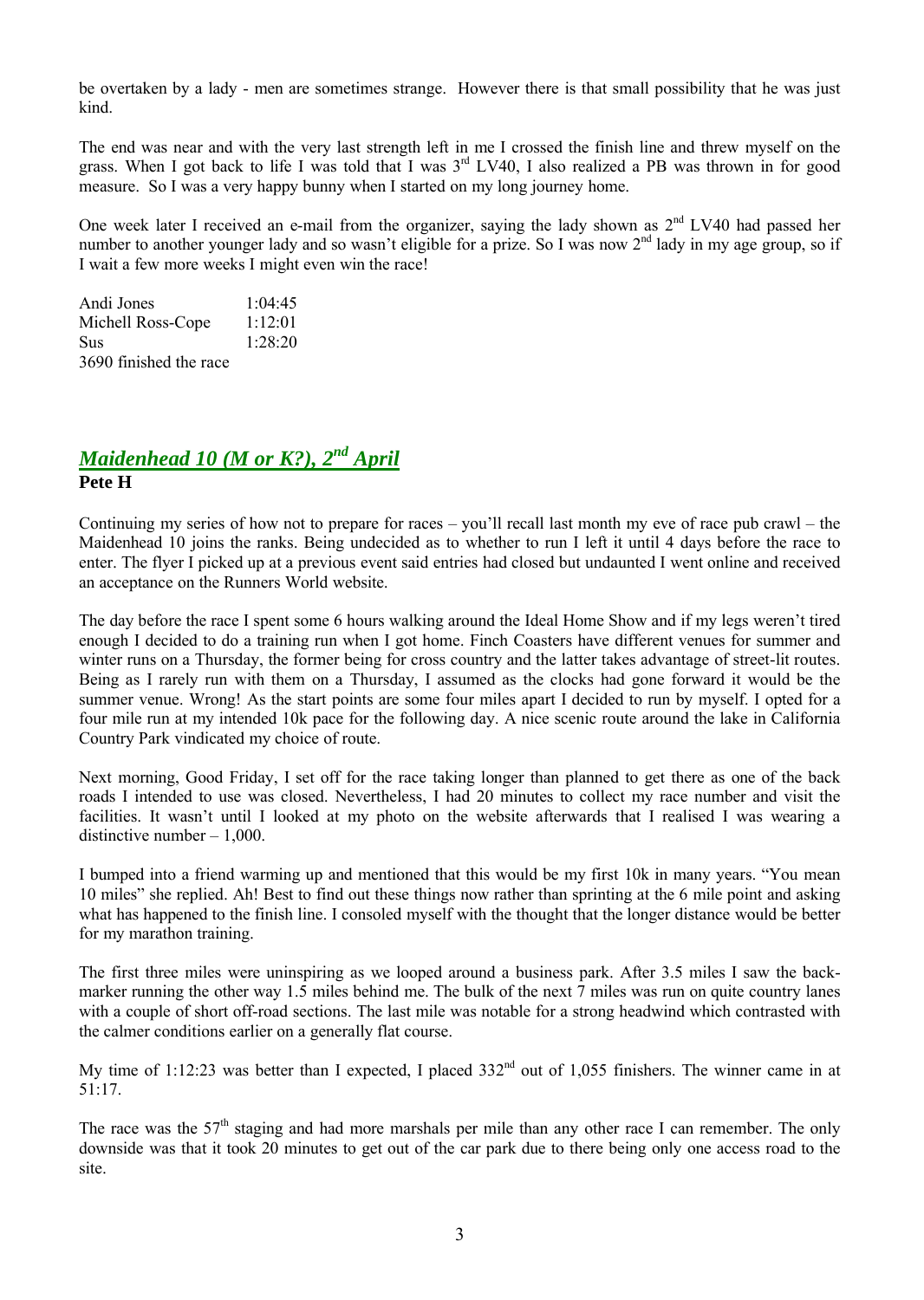## *White Horse Half, 11th April* **Martin**

This was the  $28<sup>th</sup>$  running of this popular event and the conditions were about as good as they get for a road race. The route takes the runners on a scenic tour of some quiet country roads to the North of Grove, and flat as a pancake. Well you do have to negotiate a railway bridge but that's about it.

Both Lucy and I have run this race before and know what to expect. Lucy put this to good effect by knocking 2 minutes of her PB to post a 1:31:26. She also claimed the first V45 spot, was duly awarded first V45 in the Oxford Championships and won a spot prize into the bargain.

I had my excitement too, being chased down by Danger Mouse in the guise of Paul Jegou, but I gave no quarter. No doubt we will duke it out again at the London Marathon in a couple of week's time.

This is an excellent event and well worth having a go at next year. However, the race was apparently sold out 85 days in advance so do book early, as Fred Ponting used to say.

You can read an extended race report on the White Horse Harriers website http://ridgedale.powweb.com/WHN/reports/2010/r\_2010WHHM.php

Results: Paul Fernandez –  $1<sup>st</sup>$  across the line (72:39) Jude Craft –  $19^{th}$  (80:55) Martin –  $25^{\text{th}}$  (82:48) Danger mouse  $30^{th}$  (83:54) Lucy –  $72^{nd} (91:36)$ Last person home (153:52)

440 took part

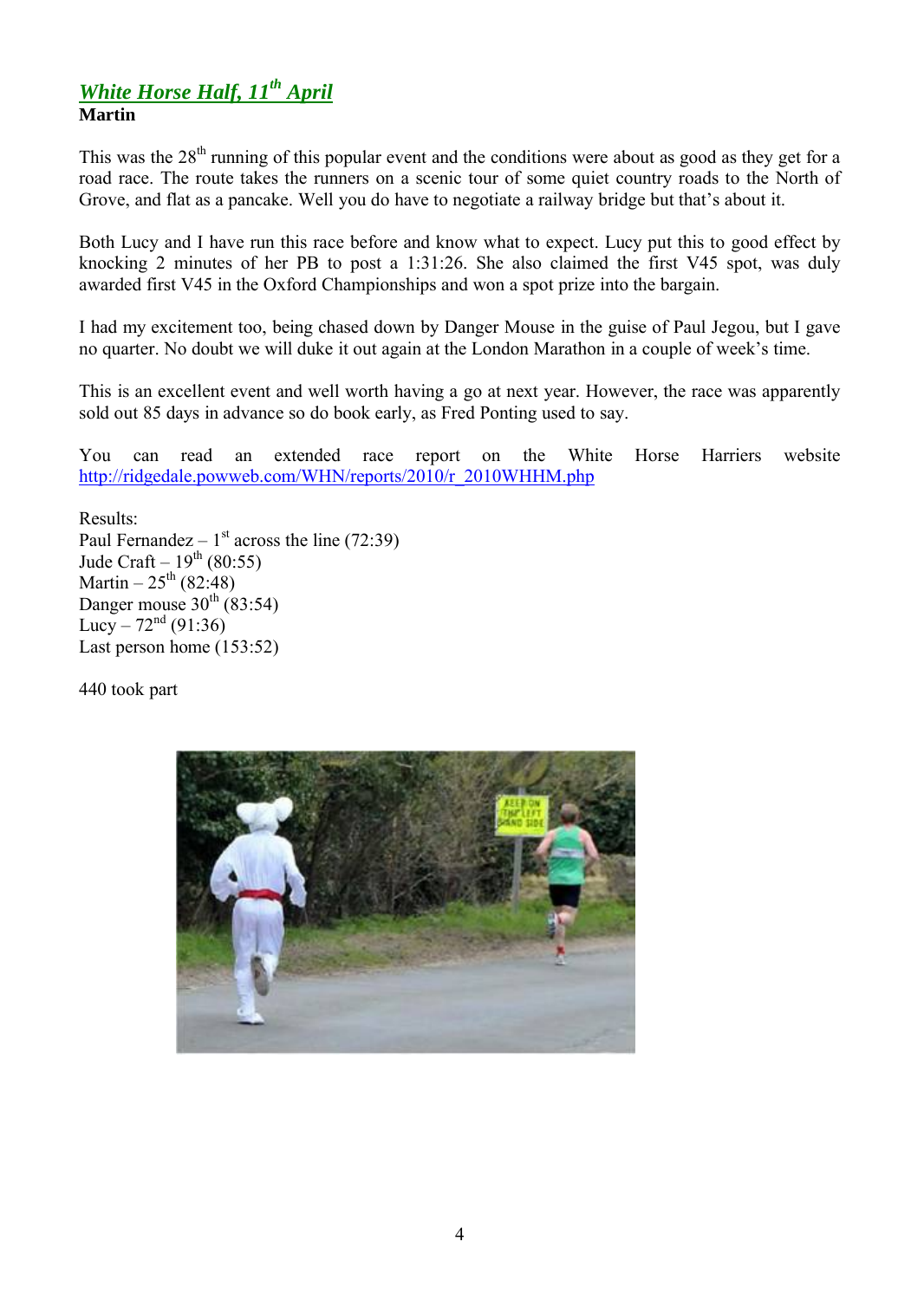## *Denbies 10, 11th April* **Pete H**

What better venue for a race than England's largest vineyard? Needless to say there was only water at the drink stations.

Having cycled parts of the route on my mountain bike I knew it would be hilly, very hilly, this is the North Downs after all. The first mile is a steady climb first through the vineyard then into the woods. There is a fantastic view across Dorking from the top and, in case you're too tired to notice, the organisers' helpfully wrote "viewpoint left" in flour on the grass.

Having got my breath back, a fast downhill section ensues followed by open country across the valley floor. The middle section of the race features a short road section before we return to narrow tracks and another steep climb back up to the top of the Downs. Generally the ground is pretty firm but caution is required on the bridle path sections as it would be easy to twist an ankle as horses have badly churned up the surface.

The last mile of the race resembles Churn Road – steep downhill and a concrete surface to boot. At the  $9<sup>1/2</sup>$  mile point one gets the first glimpse of the finish which appears to be at the bottom of a sheer cliff. The gradient on the last mile is perfect for a fast finish; having averaged 8:24 minutes per mile in the first nine I did the final mile in 5 minutes 32 seconds. My overall time of  $1:19:40$  ( $98<sup>th</sup>$  out of 292 finishers) was somewhat slower than my previous 10 miler but, in view of the hilly terrain, it was about what I expected. The winner was a local in 57:45. As my last race pre-London it provided a good workout.

The goodie bag contained something more useful that a bottle of Lucozade – a  $5\%$  discount voucher for the wine shop. If you like a dry white I recommend Juniper Hill.

# *Castle Coomb ladies only Half marathon, 18th April* **Sus**

I had to try this as I had never done a ladies-only race and the promise of chip timing, t-shirt and goodie bag, I thought why not.

A few days before the event I finally had a response from the organizer, Woman's Running Network, apologizing for their late response – and by the way there will not be any chip timing after all. On the night before the race I tried to find out what time the race actually started, it was not written anywhere, I knew one was expected to collect the race number before 10:00 so I had to assume the race was 10:30. From then on I found it hard to take the race seriously. Mentally I also felt tired from racing, so I decided this was only a training run.

The race attracted many ladies who normally wouldn't do a race and I presume that was what it was all about – but I did find it a bit boring so maybe not next year.

| $1st$ Lady, Dominique Oughton | 1:31:28 |
|-------------------------------|---------|
| $2nd$ Lady, Sus               | 1:31:50 |
| 200 finished the race         |         |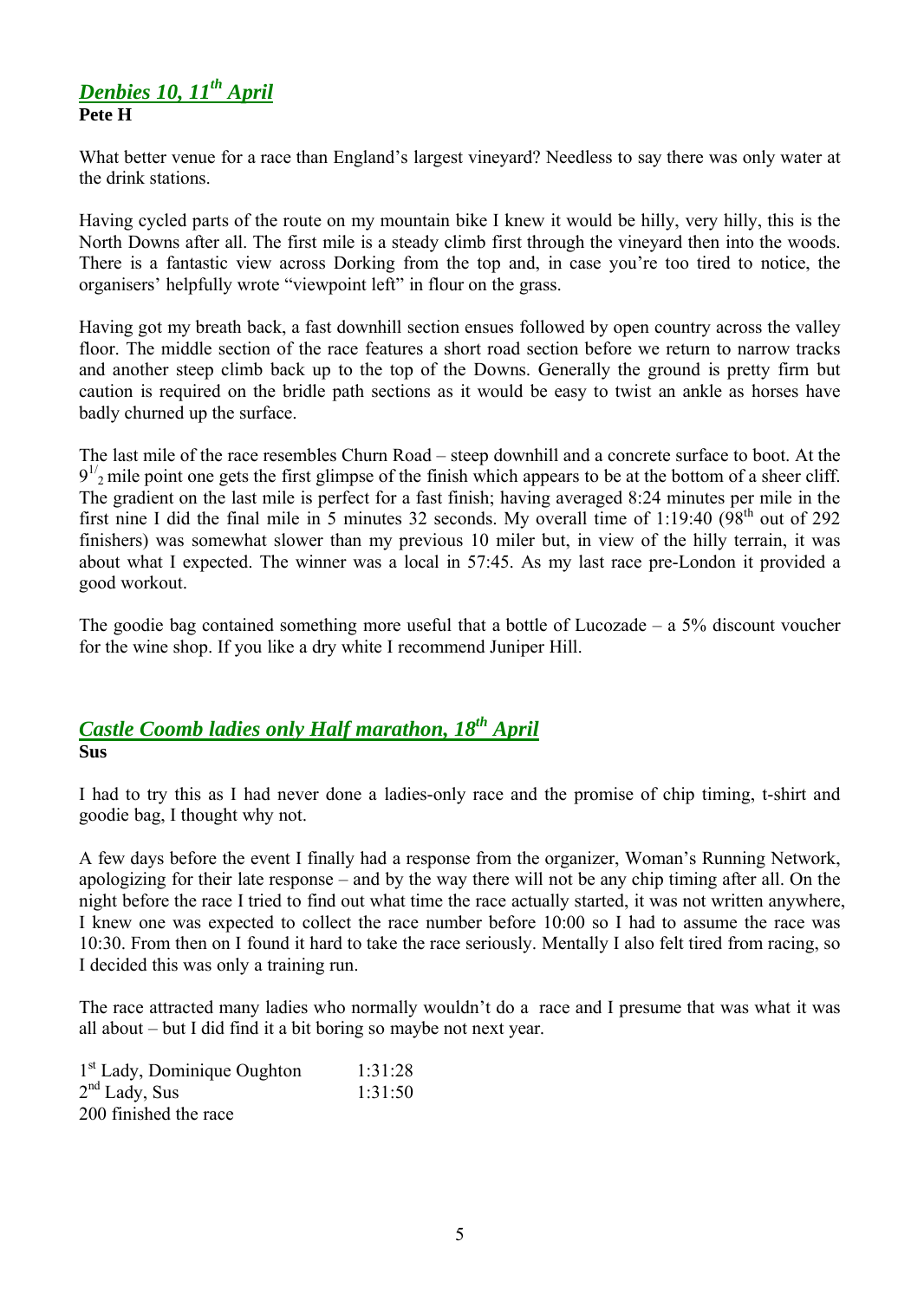# *London Marathon, 25th April*

Well done to the five Compton Harriers who did the Club proud in this year's Virgin London Marathon, while Dick, Sus and Ryan cycled round tot support them at strategic points. Martin was first home for the Club in 3:02, very consistent with his other London performance over recent years. Lucy set another great P.B. of 3:16. Peter L's good series of races continued as he recorded 3:26 and raised a lot in sponsorship for the disabled children's' charity WhizzKidz. Pete H's hard and consistent training paid off as he finished in 3:32, his fastest marathon time for many years. Stomach discomfort around the 20-mile mark prevented Pete from ducking under his 3:30 goal, as he was forced to walk for a while. Freya Lawrence, who ran regularly with our Club in 2007, recorded a good time of 3:32. Fiona Powell, who ran occasionally with the Club when she worked at Compton (and now runs from Brighton & Hove), had an amazing run. She hoped to beat 3 hours, but surprised herself with 2:53 and was  $15<sup>th</sup>$  lady overall.

# *Compton Harriers also competed in….*

*Kingston Breakfast Run, 11th April:* The Harriers had three representatives in this 16-mile event. Sus finished in 1:50:06 (104<sup>th</sup>), Ryan in 1:55:44 (192<sup>nd</sup>) and Philomena in 2:11:07 (633<sup>rd</sup>).

*Cornish Coastal Marathon, 24th April:* Dick completed another marathon in the coastal series. He said this was the toughest one yet.

*Pewsey Bluebell Run, 12K, 25<sup>th</sup> April:* Hannah took part in this scenic 12K multi-terrain race, and did well to be 3<sup>rd</sup> lady.

*Lambourn 6K, 25<sup>th</sup> April:* Sue took part in this local annual 'fun run' over a hilly course, and successfully defended her title as first lady (25:09).

*The Three Forts Marathon, 2<sup>nd</sup> May:* Lucy says the race was bracing, but she had a good run to finish as  $3^{\text{rd}}$  lady in 3:58.

**Dorset Village Marathon, 2<sup>nd</sup> May:** Sus set a P.B., while Philomena and Ryan also turned in good performances.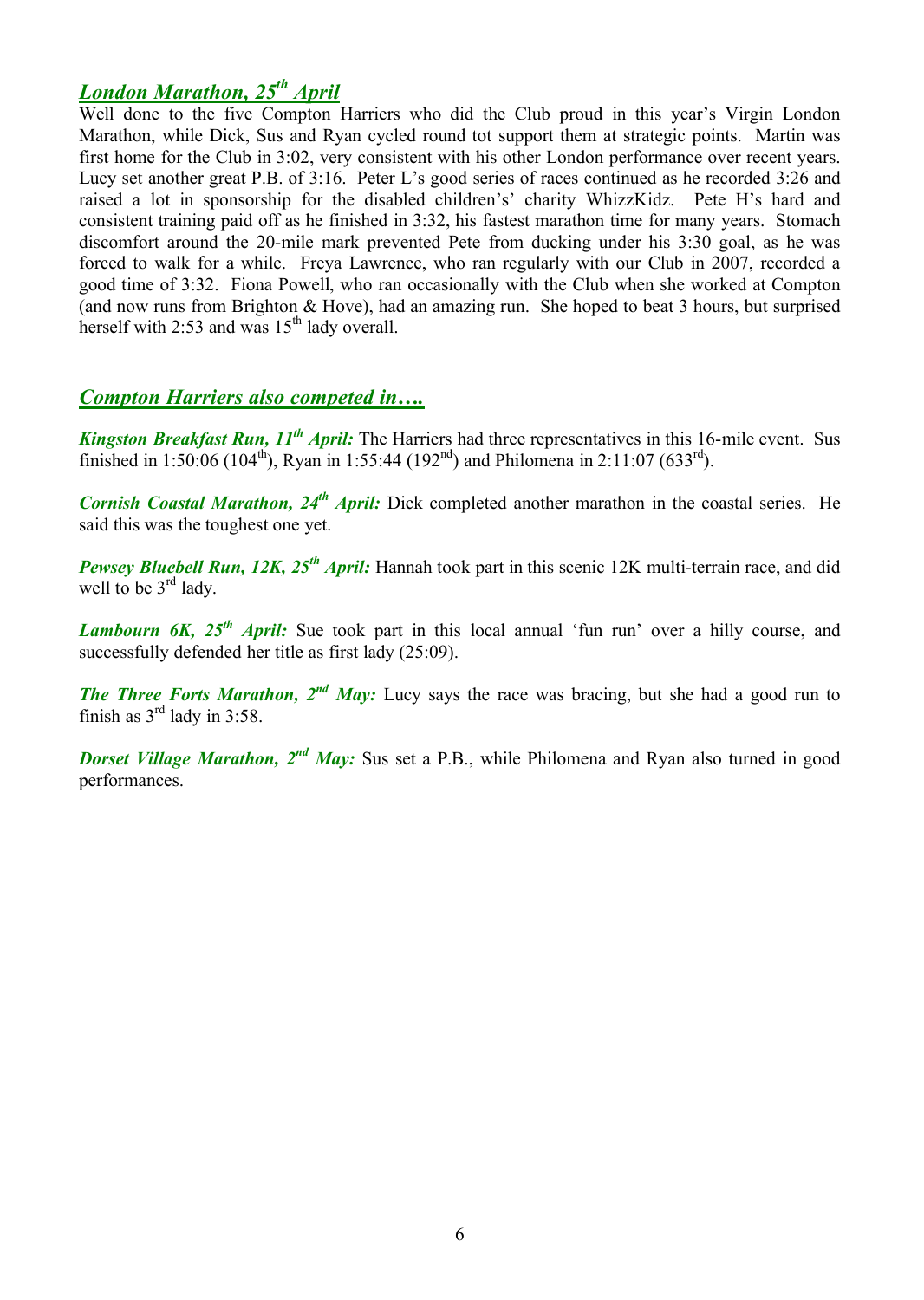## *Handicap Race*

#### **Sue**

April's Handicap Race was held round our summer off-road course, which was in good nick for the race. Ten Harriers and new runner, Bethan, faced the starter (Jan). Terry continued his good form with another handicap P.B. to be first home with a lead of 21 seconds ahead of Pete O. The next six runners followed at close intervals. Pete H just pipped Steve at the end, with Lucy recording a P.B. to finish next. Philomena held off Sue, who was just ahead of Dick. Mo opened up a gap on Gillian and Alison, while Bethan set a good target for the next Handicap Race.

Post-race calculations revealed that Mo had beaten his predicted time by the most (48 seconds), while Terry had beaten his by 45 seconds. The points for the Handicap Championship have been awarded according to the amount by which each person beat their predicted time, so Mo gets the 7 points, with Terry getting 6 (this was the second consecutive month that poor Terry had crossed the line first without getting the trophy and the top score!). Well done Mo and Terry, and thanks to Jan for timing. There will be no Handicap Race in May. The next one will be on  $10<sup>th</sup>$  June round the off-road route.

| <b>Finish</b>   |                    |              | <b>Start time</b> | <b>Finish time</b> | <b>Actual time</b> | Handicap       |
|-----------------|--------------------|--------------|-------------------|--------------------|--------------------|----------------|
| <b>Position</b> | <b>Position on</b> | <b>Name</b>  |                   |                    |                    | <b>Beaten?</b> |
|                 | handicap           |              |                   |                    |                    |                |
|                 | $\overline{2}$     | Terry        | 4:17              | 18:15              | 13:58              | $-0:45$        |
| $\overline{2}$  | 3                  | Pete O       | 4:38              | 18:36              | 13:58              | $-0:24$        |
| 3               | 4                  | Pete H       | 4:22              | 18:46              | 14:24              | $-0:14$        |
| 4               | 5                  | <b>Steve</b> | 2:46              | 18:47              | 16:01              | $-0:13$        |
| 5               | 6                  | Lucy         | 5:07              | 18:58              | 13:51              | $-0:02$        |
| 6               | 7                  | Philomena    | 2:36              | 19:04              | 16:28              | $+0:04$        |
| 7               | 9                  | Sue          | 5:19              | 19:11              | 13:51              | $+0:11$        |
| 8               | 11                 | Dick         | 5:09              | 19:37              | 14:28              | $+0:37$        |
| 9               |                    | Mo           | 0:40              | 21:12              | 20:32              | $-0:48$        |
| 10              | 8                  | Gillian      | 0:01              | 22:06              | 22:05              | $+0:06$        |
| 11              | 10                 | Alison       | 1:48              | 22:12              | 20:24              | $+0:12$        |
| 12              |                    | Bethan       | 0:01              | 22:21              | 22:20              | New Runner     |

After four races Mo has an even bigger lead, with Alison and terry vying for second spot.

| Pos.         | <b>Name</b> | Race points                  |                          |                          |                         |                          |                          |      |                          |                          |                |
|--------------|-------------|------------------------------|--------------------------|--------------------------|-------------------------|--------------------------|--------------------------|------|--------------------------|--------------------------|----------------|
|              |             | Race                         | Race                     | Race                     | Race                    | Race                     | Race                     | Race | Race                     | Race                     | <b>Total</b>   |
|              |             | 1                            | $\boldsymbol{2}$         | $\mathbf{3}$             | $\overline{\mathbf{4}}$ | 5                        | 6                        | 7    | 8                        | 9                        |                |
| $\mathbf{1}$ | Mo          | 6                            | $\tau$                   | 6                        | $\mathcal{I}$           | $\overline{\phantom{a}}$ | ۰.                       |      |                          | $\blacksquare$           | 26             |
| $2=$         | Alison      | ۰                            | 6                        | $\tau$                   | I.                      | -                        | ۰.                       | ۰    |                          | $\overline{\phantom{a}}$ | 14             |
| $2=$         | Terry       | -                            | 3                        | 5                        | 6                       | -                        |                          |      |                          | ۰                        | 14             |
| $4=$         | Pete O      | $\overline{4}$               | 1                        | ۰                        | 5                       | ۰.                       | -                        |      |                          | ٠                        | 10             |
| $4=$         | Sue         | 5                            | 1                        | $\overline{3}$           | $\mathbf{1}$            | ۰                        | -                        |      |                          | $\overline{\phantom{a}}$ | 10             |
| $6=$         | Pete H      | -                            | 5                        | ٠                        | 4                       | -                        | ۰                        |      |                          | $\overline{\phantom{a}}$ | 9              |
| $6=$         | Lucy        | $\tau$                       | ۰                        | ۰                        | $\overline{2}$          | ۰                        |                          |      |                          | $\blacksquare$           | 9              |
| $8=$         | Peter L     | -                            | $\overline{\phantom{a}}$ | 5                        | -                       | -                        |                          |      |                          | $\overline{\phantom{a}}$ | 5              |
| $8=$         | Dick        | 3                            | $\mathbf{1}$             | ۰                        | 1<br>T                  | -                        |                          |      |                          | $\overline{\phantom{a}}$ | 5              |
| $8=$         | Gillian     | ۰                            | $\overline{4}$           | ۰                        |                         | ۰                        |                          |      |                          | ۰                        | 5              |
| 11           | Steve G     | -                            | $\mathbf{1}$             | ۰                        | 3                       | -                        | -                        |      |                          | $\blacksquare$           | 4              |
| 12           | Meena       | -                            | -                        | $\overline{2}$           | I.                      | -                        | $\overline{\phantom{0}}$ |      | $\overline{\phantom{0}}$ | $\sim$                   | 3              |
| $13=$        | Martin      | $\qquad \qquad \blacksquare$ | $\overline{2}$           | ۰                        | ۰                       | ۰                        | -                        |      |                          | $\overline{\phantom{a}}$ | $\overline{2}$ |
| $13=$        | Francis     | $\overline{2}$               | ٠                        | $\overline{\phantom{a}}$ | ۰                       | ۰                        |                          |      |                          | $\blacksquare$           | $\overline{2}$ |
| $15=$        | Sarah       | $\blacksquare$               | -                        |                          | ۰                       |                          |                          |      |                          | ۰                        |                |
| $15=$        | Bethan      | ۰                            | -                        | $\overline{\phantom{a}}$ |                         |                          |                          |      |                          |                          |                |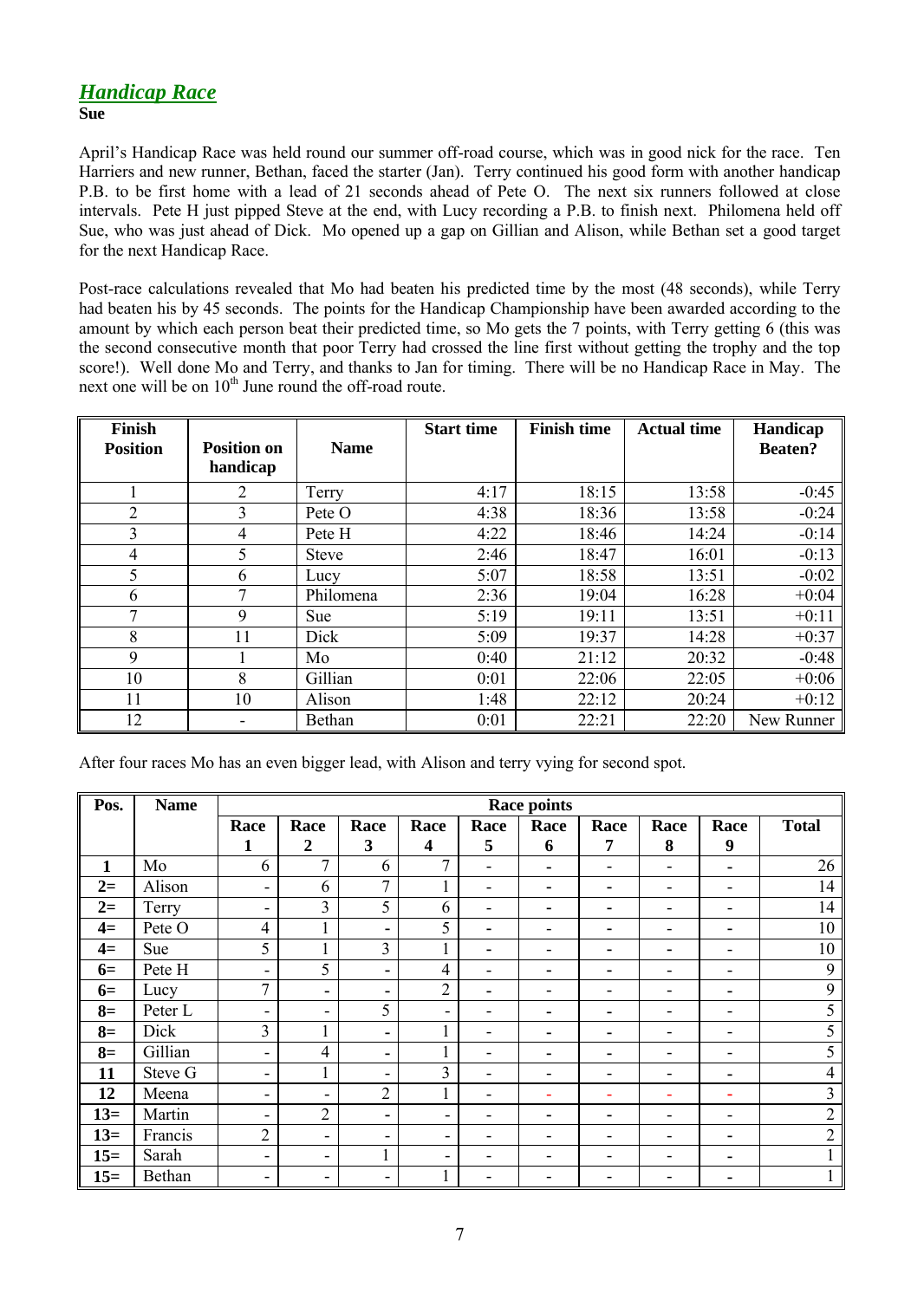### *Website update… http://www.comptonharriers.org.uk* **Mo**

### *Links of interest this month:*

Anyone up for a tough muddy challenge can try the Beast in the East http://beast.grimchallenge.co.uk/ Alternatively, Axe Valley Runners have a new event in September: details and entry form for the High Ways and Sky Ways race are now on their website www.AxeValleyRunners.org.uk

## *Article 4, the last in my nutrition and performance series considers the delicate balance between losing weight, fluid intake and fuelling physical performance*

### *Losing Weight*

You need sufficient calorie intake for increased activity, but what if your BMI indicates you *need* to lose weight? To reduce your energy intake a little and increase your energy output a little requires an effective strategy. The answer is to do both in moderation rather than attempting to cut your calorie intake in half or exercise to extremes. The result of drastic dietary changes is generally temporary weight loss. For sustained weight loss, it is best to make small changes that you can continue over a longer period. Given the importance of carbohydrate for the physical demands of running, low carbohydrate diets as a weight -loss method are not recommend.

### *Fluid Intake*

Water accounts for approximately 66% of our total body weight and is present in all the body's cells and is essential to human life so maintaining correct fluid levels is important at all times, but especially so during exercise. If you do not take in sufficient fluid during exercise, you will become dehydrated and this will have a detrimental effect on your mental and physical performance. It can also be dangerous in extreme circumstances.

The amount of fluid required depends on many factors: individual body make-up, the conditions in which you are exercising, what you are wearing and the type, intensity and length of the exercise you are engaged in. There are no set figures as sweating rates and the electrolyte content of that sweat varies from person to person, so it is important to establish the hydration needs of your own body.

Weighing yourself before and after exercise will help (your weight loss in grams is equal to your water loss in ml). The colour of your urine is also a good indicator of your hydration level. Small volumes of dark, strong smelling urine indicate dehydration while large volumes of light-coloured urine are a sign that you are well hydrated.

### *Avoiding Dehydration*

- Drink sports drinks which contain electrolytes and carbohydrates as well as water. This is particularly important during longer exercise sessions (60 minutes or more).
- ▶ Carry fluid with you during workouts.
- Pay attention to what and how much you're drinking during the day to ensure you are well hydrated when starting your exercise.

A good sports drink contains carbohydrate in the form of different sugars (such as glucose. fructose and sucrose) along with electrolyte salts (which are lost from the body through sweat) such as sodium and potassium. An "isotonic" formula which contains 6-8g of carbohydrate per 100 ml. is most easily absorbed. A higher concentration than this will mean slower uptake of the fluid and is not ideal during exercise. It is however fine as a post-training drink.

#### *Fuel for Physical Performance*

Good nutrition for the physically active differs slightly from that for the less or non-active, mainly because of the increased overall energy and fluid requirements and the need for a higher carbohydrate intake. Also, high-GI carbohydrates can be a positive contribution to physical training. Firstly, they ensure that glucose is delivered to the blood quickly so it can be used instantly and secondly, they can